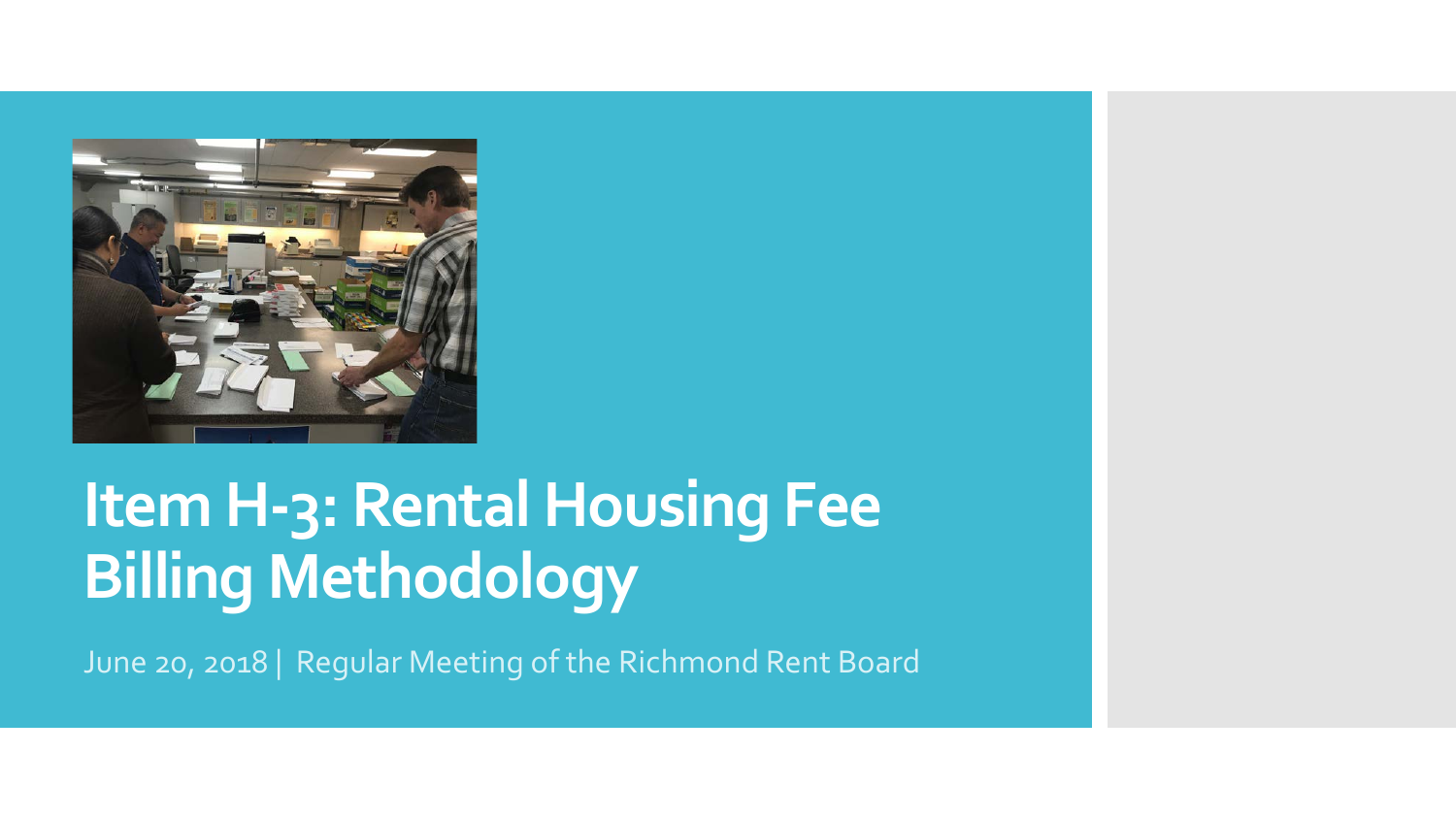Item H-3: **Background**

- **The Rent Program Department is funded solely by the Residential Rental Housing Fee, which is approved by the City Council on an annual basis following the Rent Board's adoption of the annual Rent Program budget.**
- **In accordance with Section 11.100.060(l)(1) of the Rent Ordinance, the Residential Rental Housing Fee is paid by all Landlords of Rental Units in the City of Richmond.**
- **In fall 2017, staff members embarked on the first billing cycle of the Rental Housing Fee, utilizing a proactive approach to solicit the greatest possible compliance.**
- **Invoices were mailed to approximately 23,500 Rental Units identified in the City's database of total Rental Units.**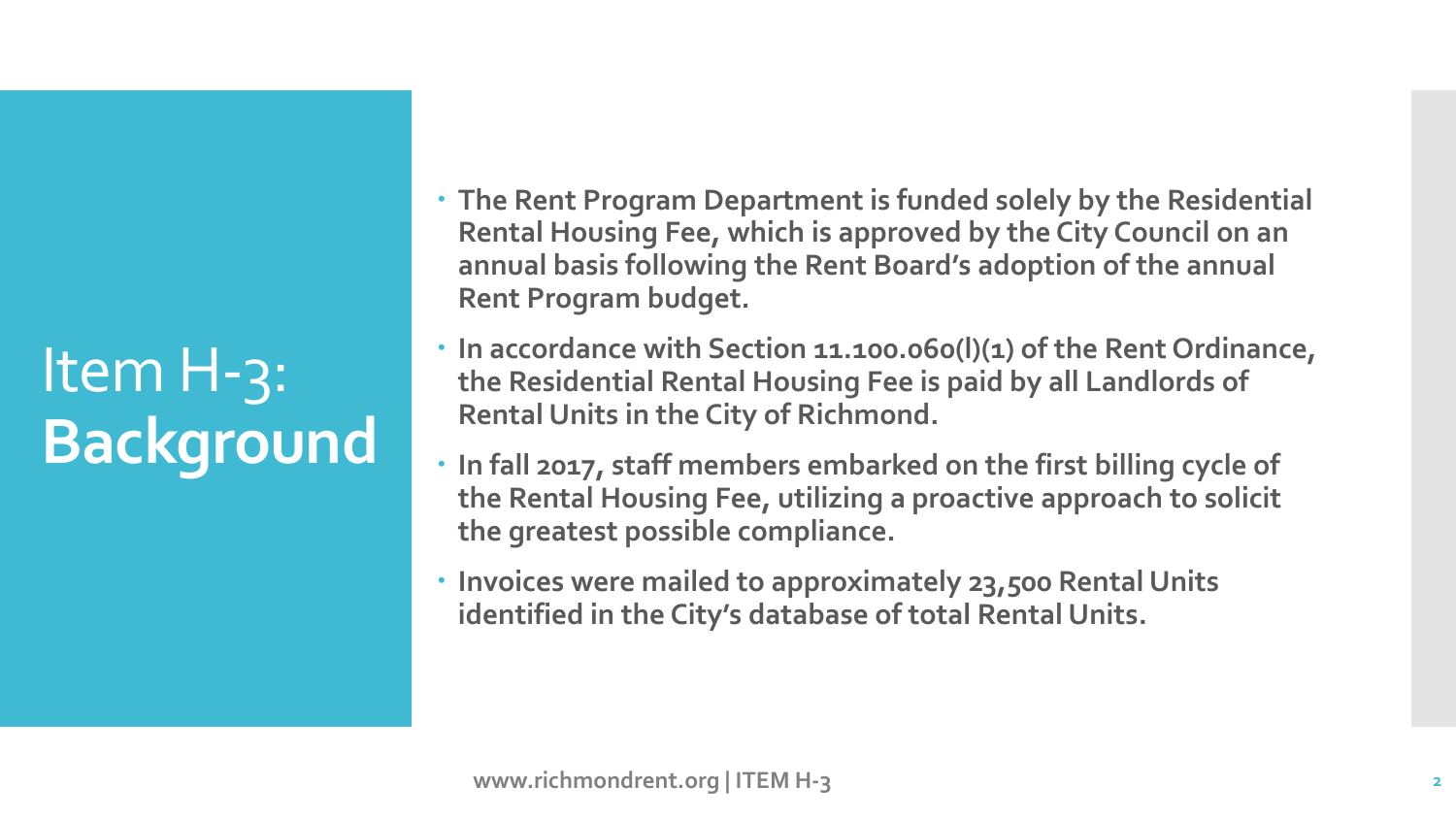Item H-3: **Background (continued)**

- **The first billing cycle functioned as an additional public education and exemption verification project; approximately 4,087 suspected Rental Units mailed invoices for the Rental Housing Fee have been removed from the database following verification of exemption. This represents a correction rate of approximately 17 percent.**
- **As of June 8, 2018, approximately 64% of Rental Housing Fee revenue, amounting to about \$1.8 million, has been collected.**
- **Aggressive compliance efforts are necessary to increase collection rates.**
- **At the request of the Rent Board Chair, staff members have prepared a presentation describing the methodology used for billing of the Rental Housing Fee to educate the Board and members of the public on the process and sources of correction.**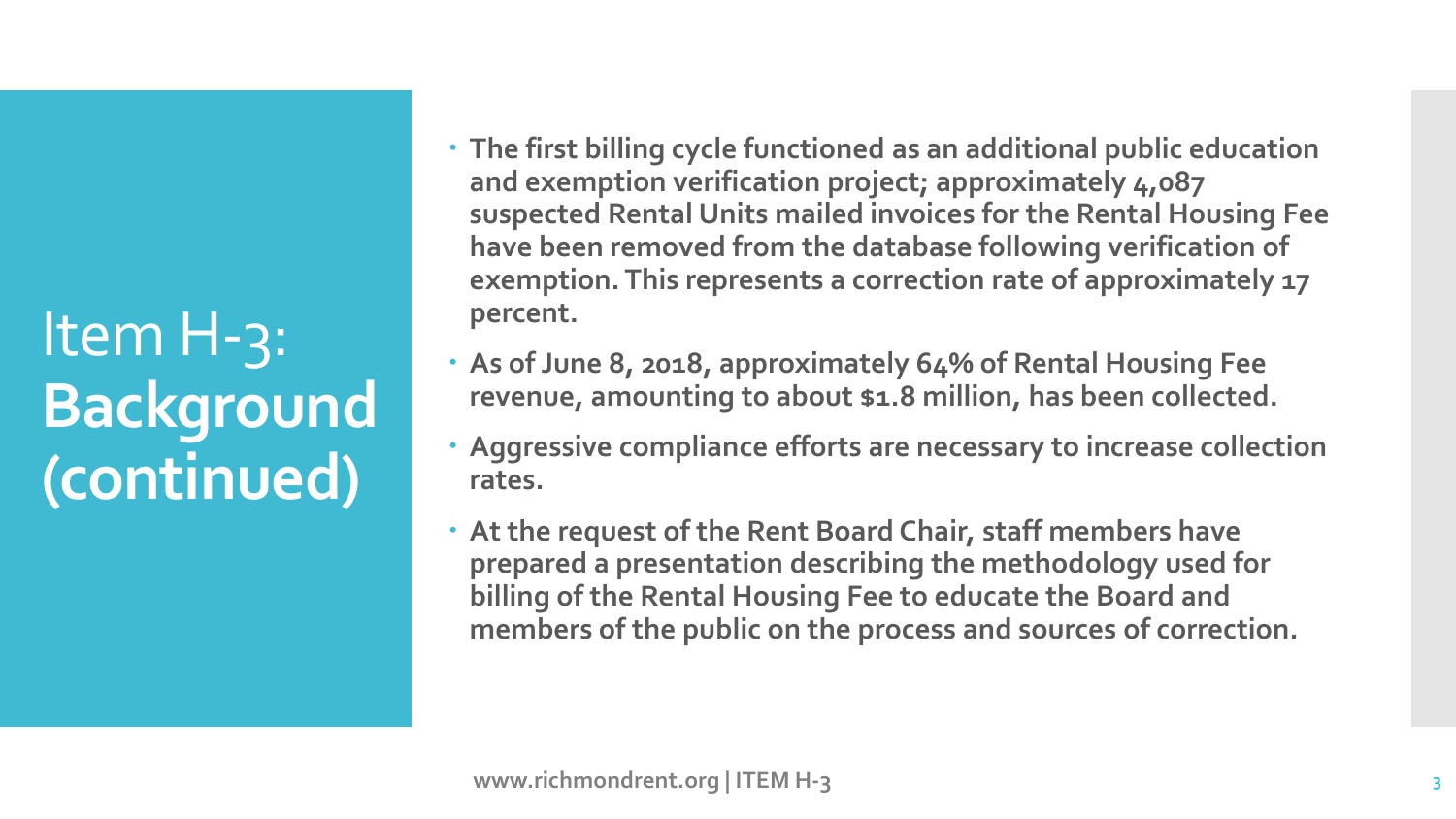Item H-3: **Basic Approach**

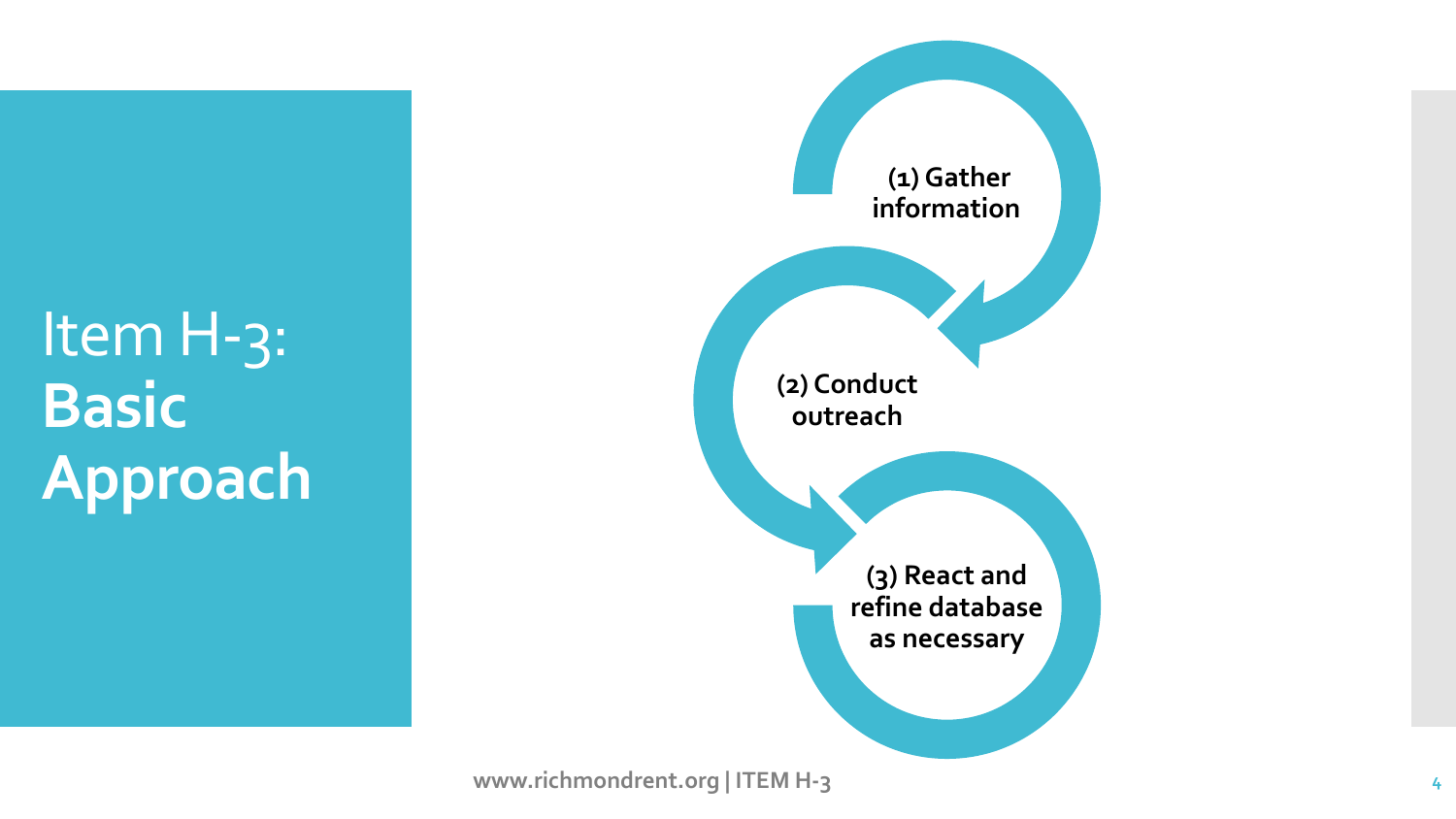# **Overview of Rental Housing Fee Billing Process**

(1) July 2017: **Phase 1 of Database Creation**

Item H-3:

**Process**

(2) September 2017: **Mass Mailing to Suspected Rental Property Owners**



(3) October/November 2017: **Invoices printed and mailed**

(6) May/June 2018: **Past due invoices with assessed late fees are printed and mailed**

(5) April 2018: **Phase 2 of Database Creation**

(4) February 2, 2018: **RENTAL HOUSING FEE DUE**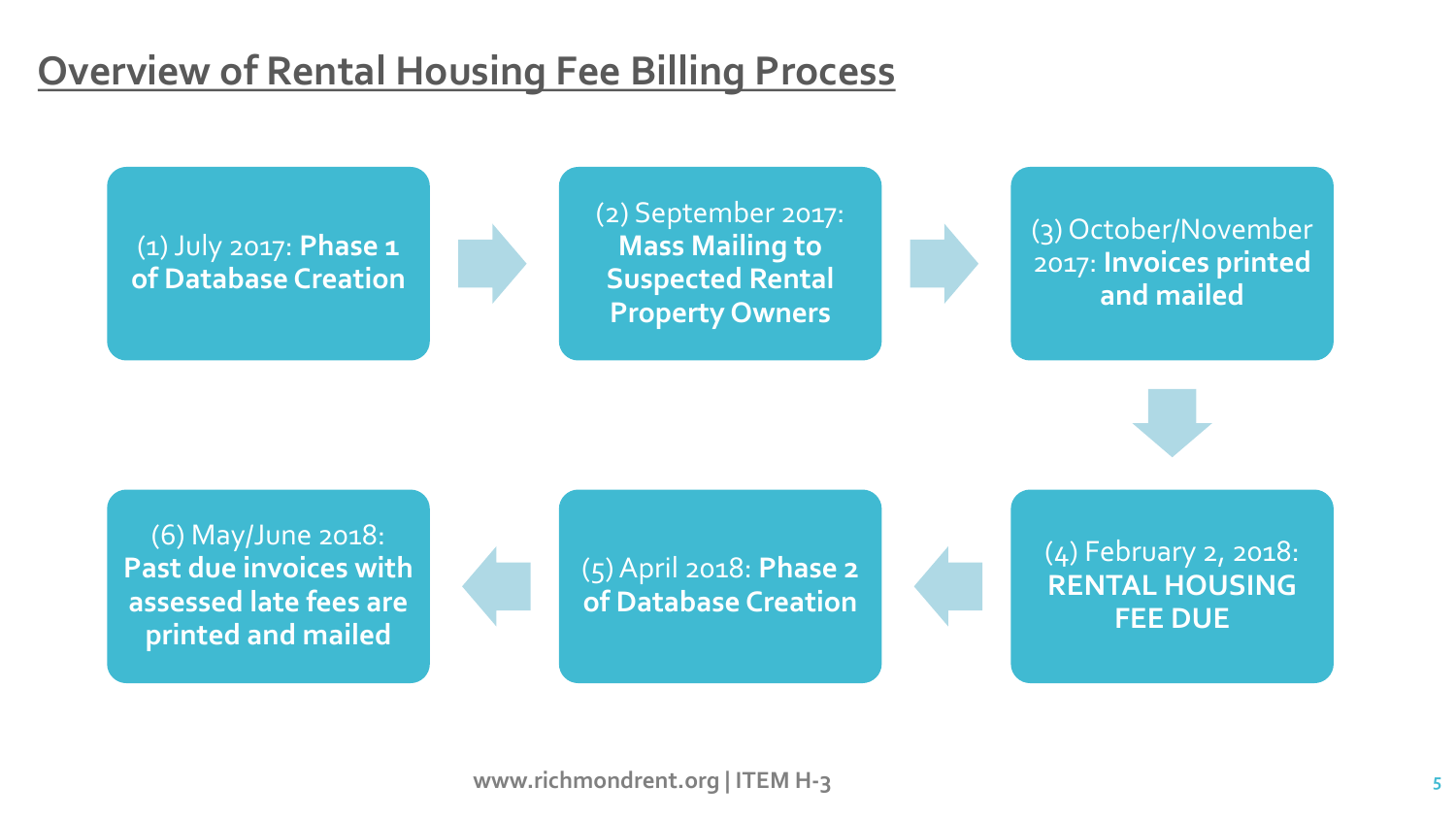Item H-3: **Task 1: Database Development**

### **PROCESS**

- **1. Individual Rental Unit records are created in TrakIt, the City's shared property information and case management system.**
	- **Data sources:**
		- **Residential Rental Inspection Program data**
		- **Rent Program enrollment form**
		- **Inventory of affordable housing developments prepared by Rent Program staff members**
- **2. Rental Housing Fee is assessed on each Rental Unit record**

- **The Residential Rental Inspection Program operates on a three- year inspection cycle; therefore, some data received was "stale" – e.g. there were ownership and rental status changes that were not captured in the database.**
- **Validation of submission data is not possible using CivicPlus online forms. As such, information in the enrollment form could not be verified prior to submission.**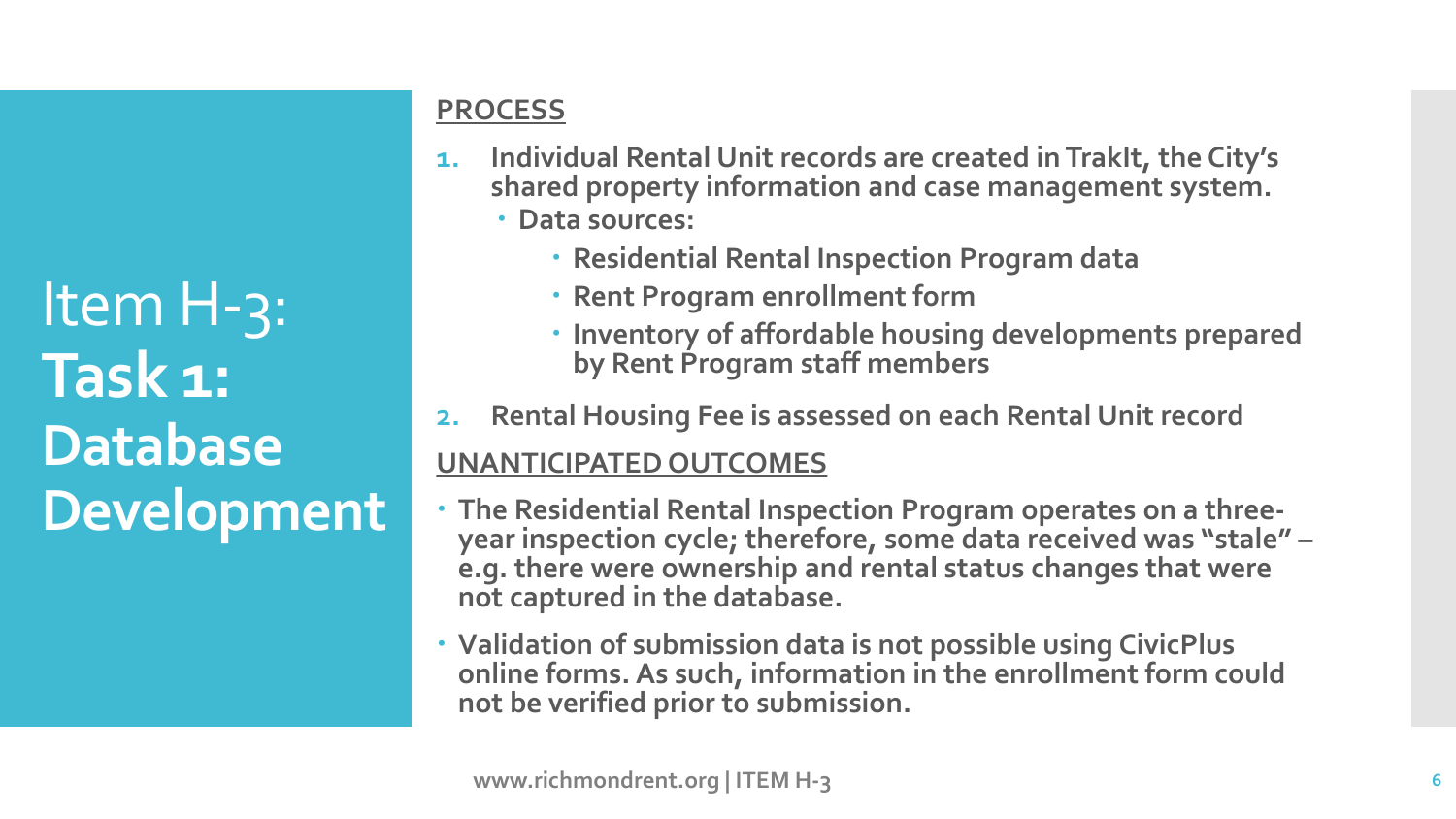Item H-3: **Task 2: Mass Mailing to Suspected Rental Property Owners**

### **PROCESS**

- **1. Rent Program staff mail a packet of information to all owners of suspected rental units, using the following criteria:**
	- **No Homeowners Tax Exemption was filed with the County; or**
	- **Site address of the property and owner's mailing address were different**
- **2. Owners are asked to either enroll their Rental Units or complete the Declaration of Owner Occupation and/or Exemption if the property is not rented.**
- **3. Completed owner declaration forms are processed as they are received.**

- **Many property owners who live in their homes may not know about the Homeowner's Tax Exemption; therefore, this is not always a reliable indicator of rental status.**
- **Some property owners prefer to have their address on file with the County as a PO box. In this case, the site address and mailing address would not match; however, this may not always indicate rented status.**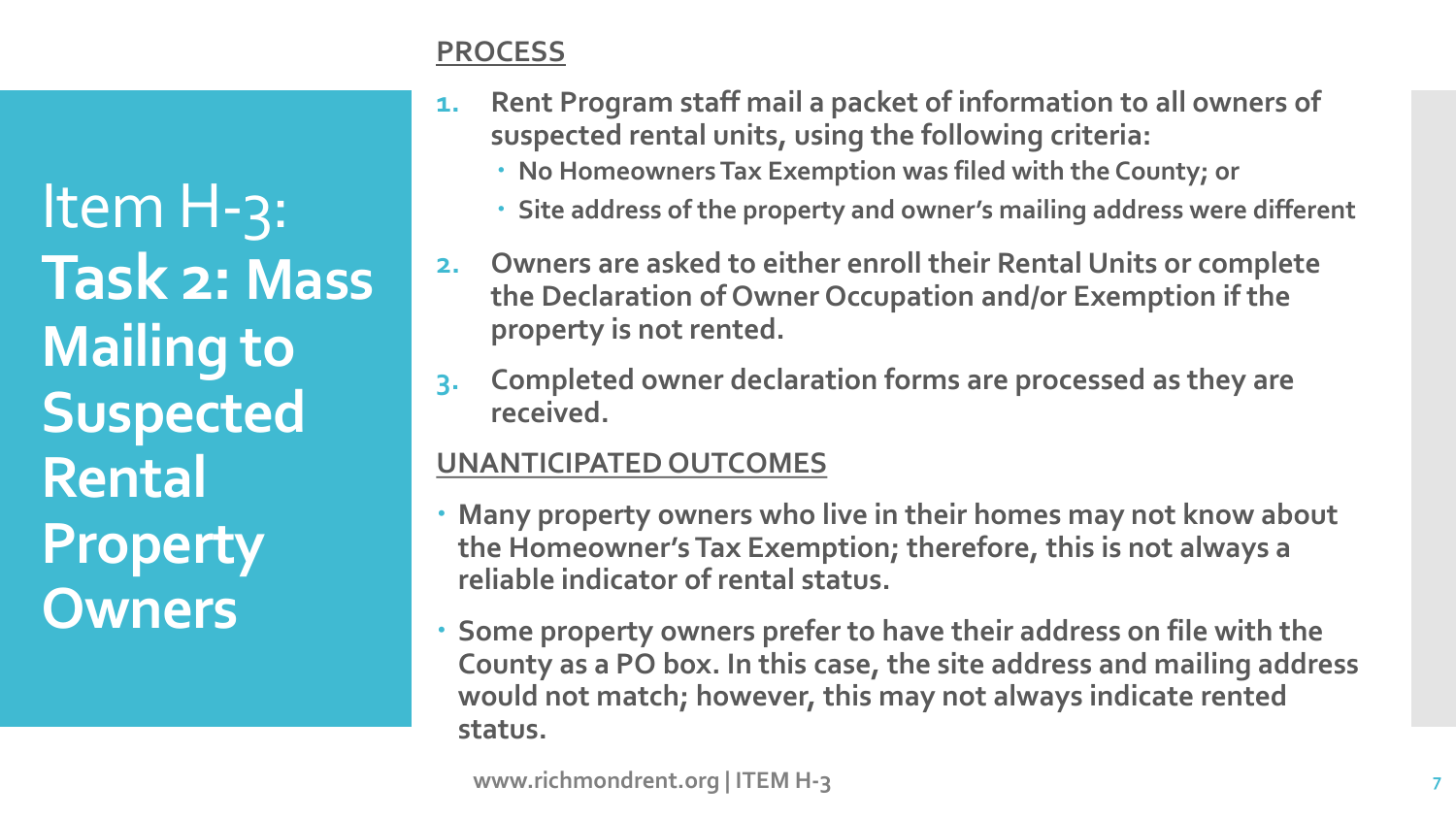Item H-3: **Task 3: Invoices are Printed and Mailed**

# **PROCESS**

- **1. TrakIt generates invoices for all properties for which a Rental Housing Fee has been applied.**
- **2. Staff members print and mail invoices to the owner on record according to the Contra Costa County Assessor's Office.**

- **Owner mailing addresses on file with the County are not always accurate; hundreds of invoices were returned to sender or came back as undeliverable due to incomplete or incorrect address.**
- **Staff members are verifying mailing addresses on file with the Contra Costa County Assessor's Office with other data sources (e.g. DataTree) and are conducting research to determine how to best reach owners with undeliverable mail.**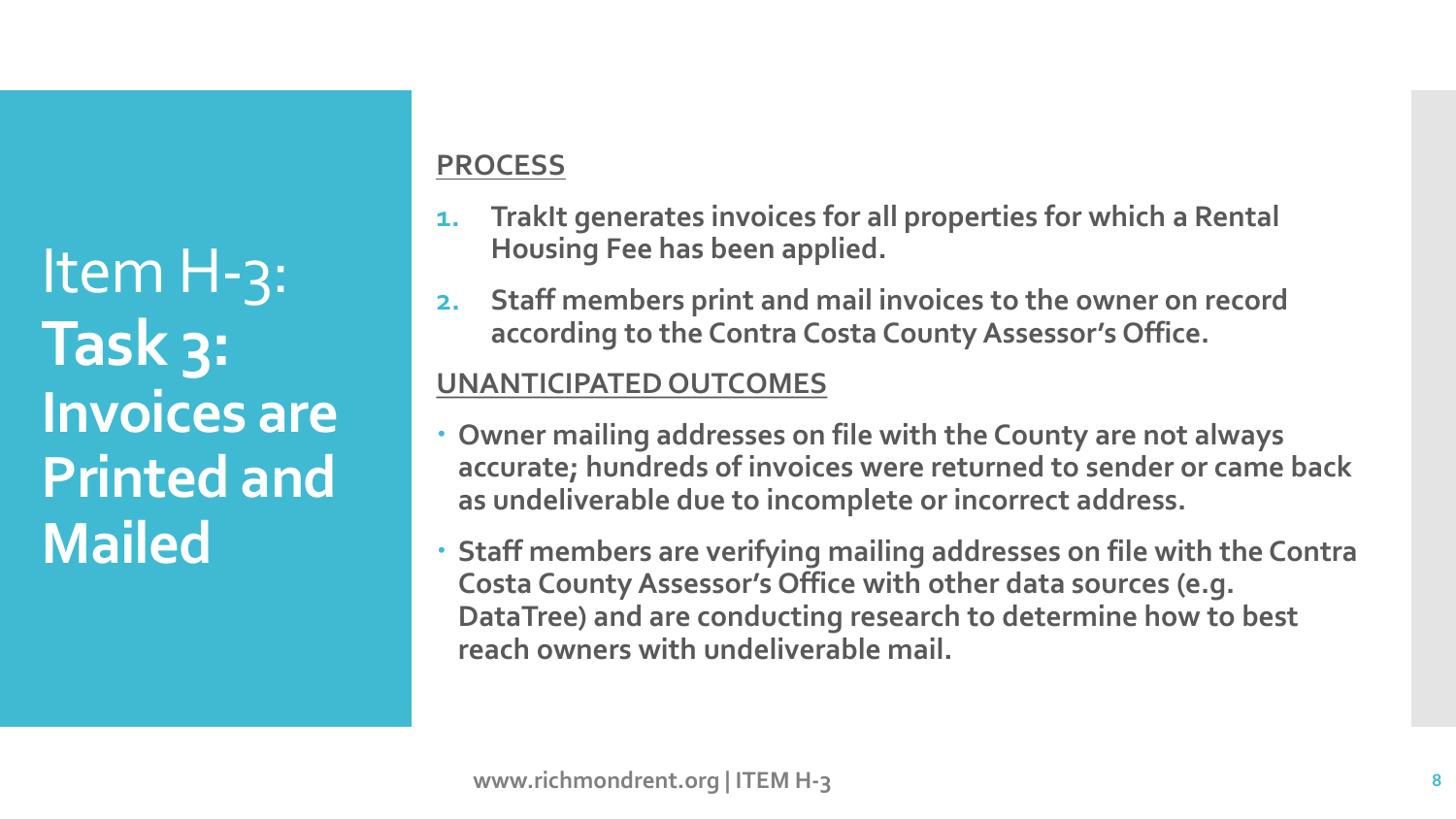Item H-3: **Task 4: Rental Housing Fee is Due**

# **PROCESS**

- **1. Rental Housing fee was originally due January 2, 2018; staff members extended the deadline to February 2, 2018 in recognition of the holiday closure and backlog of inquiries.**
- **2. Due date is posted on the Rent Program website calendar and the City's Community Calendar**
- **3. Fee payment instructions are posted on the Rent Program website and online payment announcements are published in the City Manager's Weekly Report.**



**www.richmondrent.org | ITEM H-3**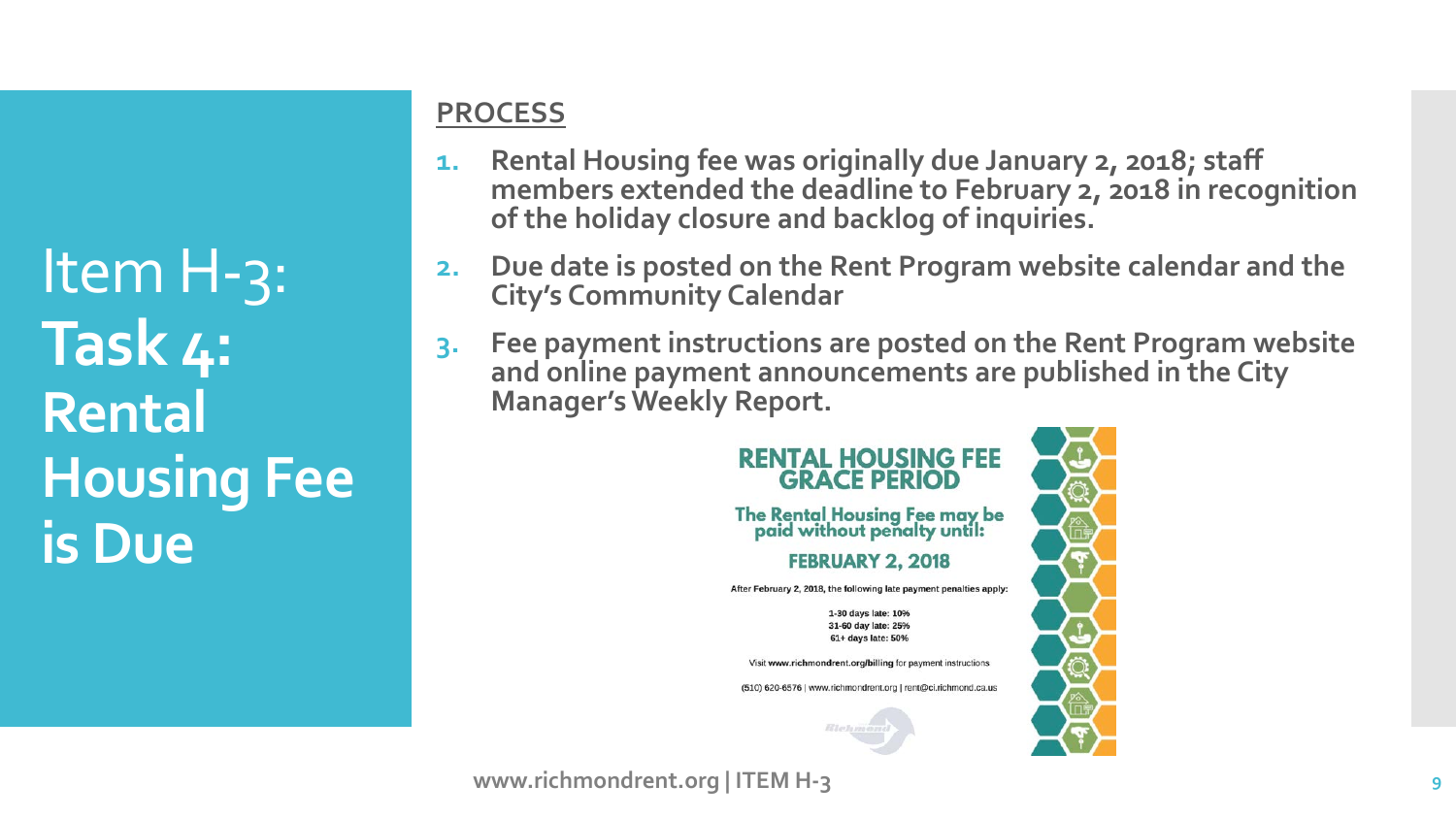#### **PROCESS**

Item H-3: **Task 5: Database Development (continued)**

- **1. Additional unit records are created in TrakIt; fees are assessed on each record**
	- **Data sources:**
		- **Rental Units participating in the Section 8 Housing Choice Voucher Program**
		- **Properties with a "Rental" Business License**
- **2. Late fees are assessed on each record with an outstanding Rental Housing Fee in accordance with the late fees adopted by the City Council.**

- **Many commercial properties have been issued a Rental Business License that is not necessarily a residential business license. On the Business License application form, APN was not consistently recorded; therefore, staff members were unable to verify residential land use as recorded with the County.** 
	- **Unintended benefits: staff members identified multiple Rental Units housed on the same parcel with commercial uses**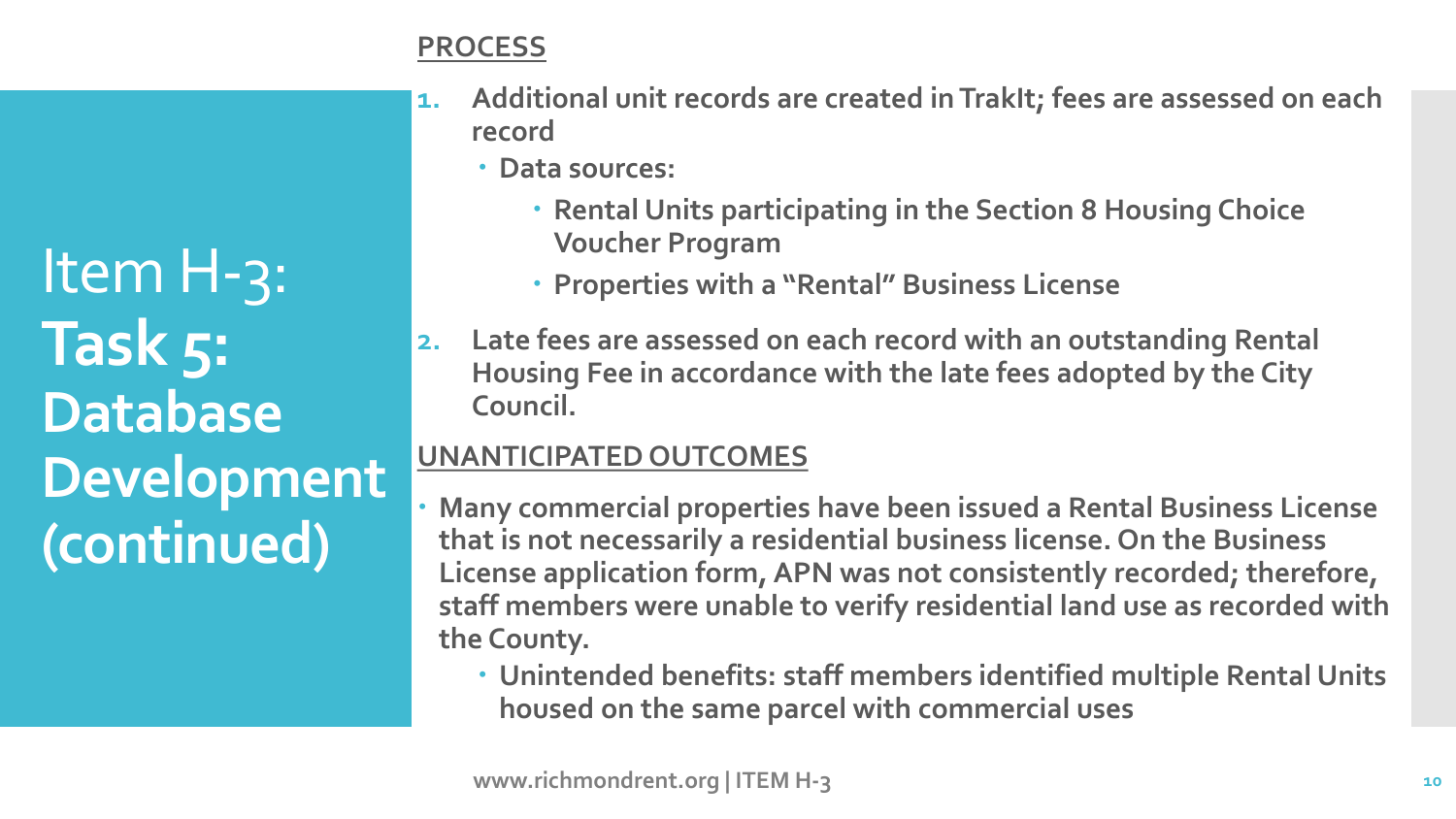Item H-3: **Task 6: New and "Past Due" Invoices Printed and Mailed**

#### **PROCESS**

- **1. Invoices associated with the additional unit records created in TrakIt (see task 5) are printed and mailed to the owner on record.**
- **2. "Past Due" invoices are printed and mailed, along with a letter from the Director explaining the fee and a Declaration of Owner Occupation and/or Exemption (to be completed by the owner if the property is not a Rental Unit.)**

- **Original invoices mailed to an outdated address may have never made it to the owner.**
- **Owner Declarations for owner occupied properties may have never been completed and returned to the Rent Program for processing.**
- **Over 500 returned Declarations were submitted incomplete or incorrectly and were unable to be processed. In this case, owners would have received the Past Due invoice despite having returned the form to the Rent Program office.**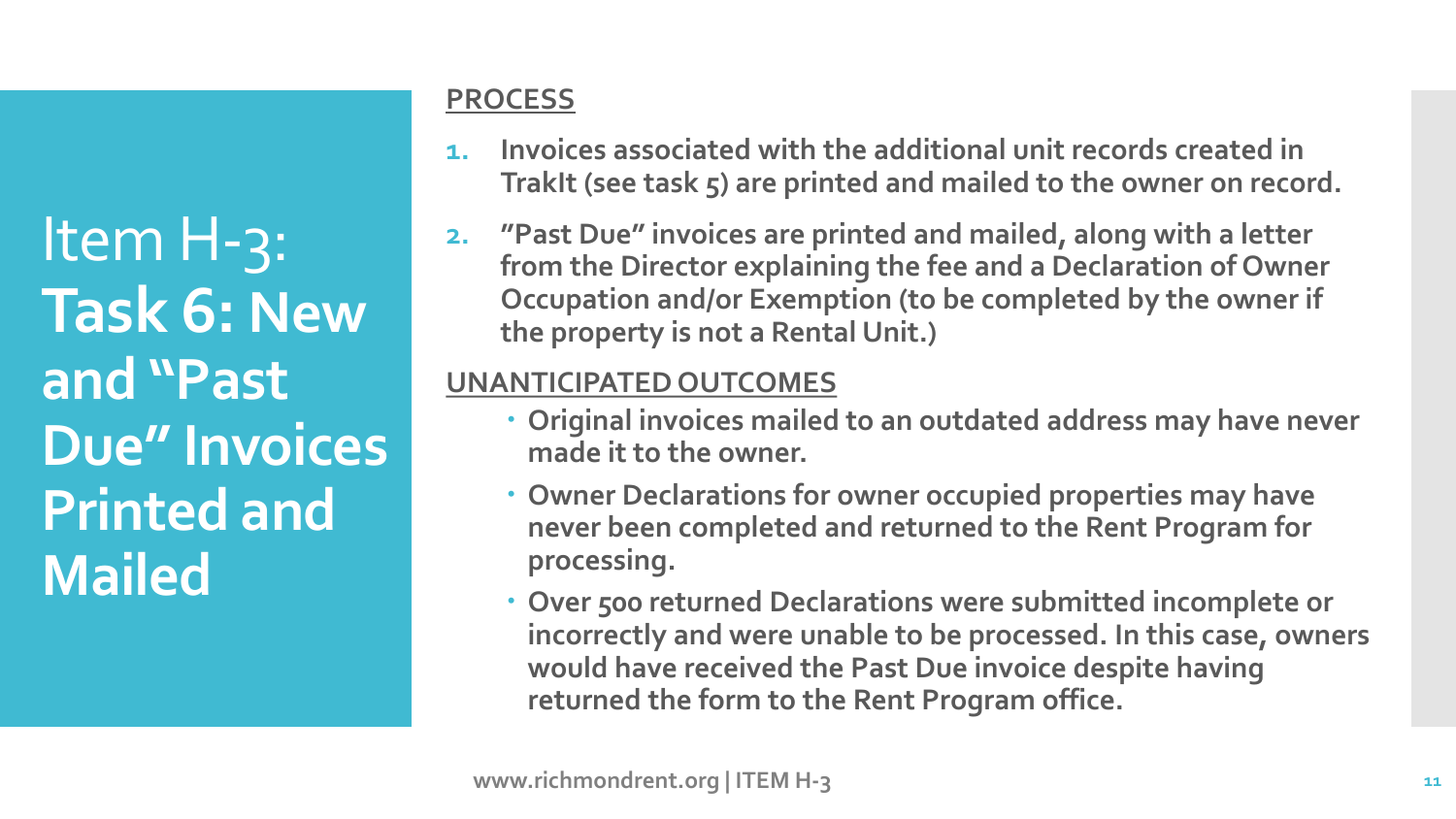# Item H-3: **Next Steps**

- **Staff members are continuing to process completed Declaration of Owner Occupation and/or Exemption forms.**
- **In the coming weeks, staff members will mail an additional 1,000+ Rental Housing Fee invoices for past due payment to property owners.**
- **Unpaid fees will be referred to the Staff Attorney and Compliance Officer for investigation and possible legal action.**
- **Future Rental Property Enrollment and Tenancy Registration Processes will further refine the database used to generate invoices; this is anticipated to lessen the need for corrections associated with the billing cycle.**